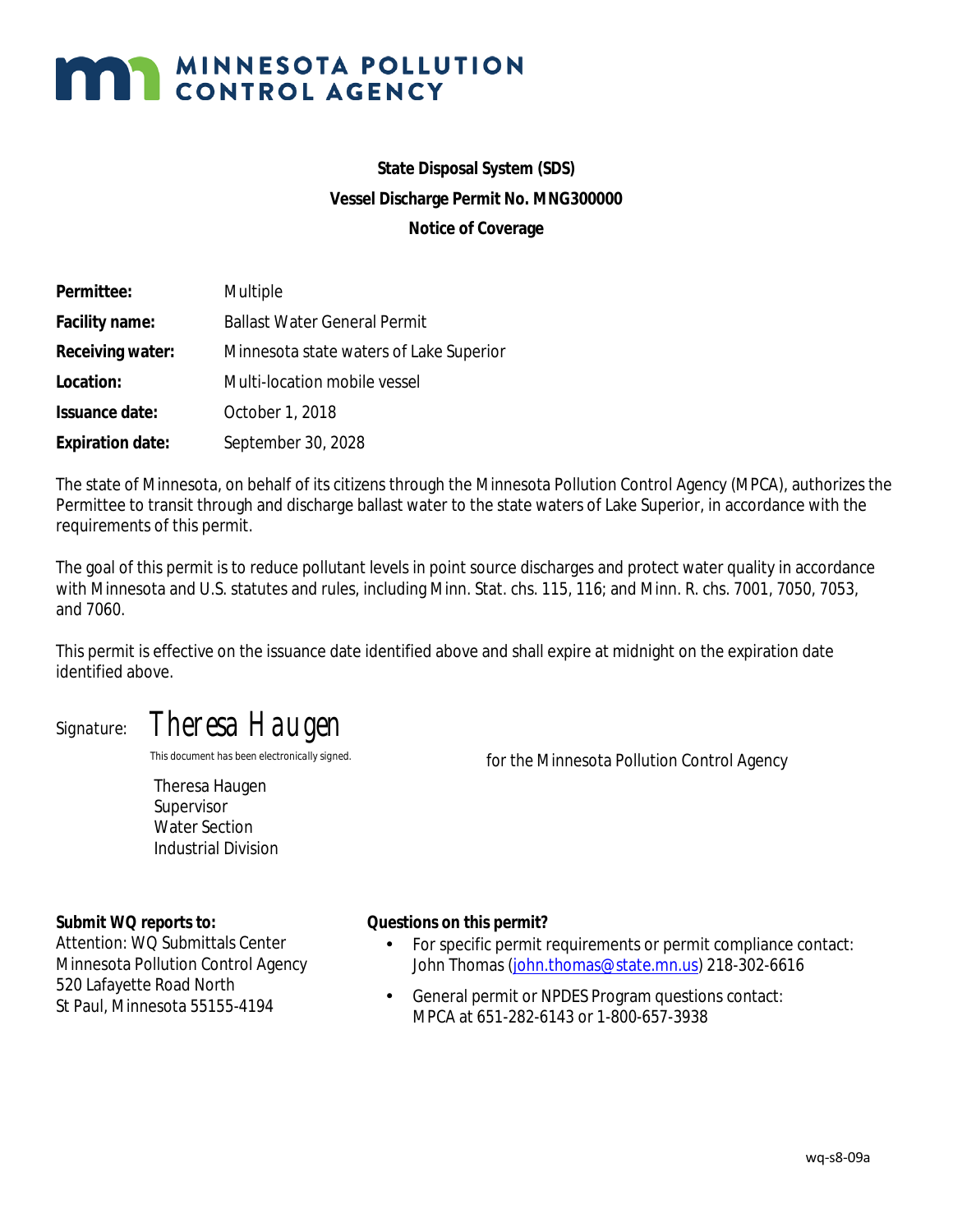| Page |
|------|
|      |
|      |
|      |
|      |
|      |
|      |
|      |
|      |
|      |
|      |
|      |
|      |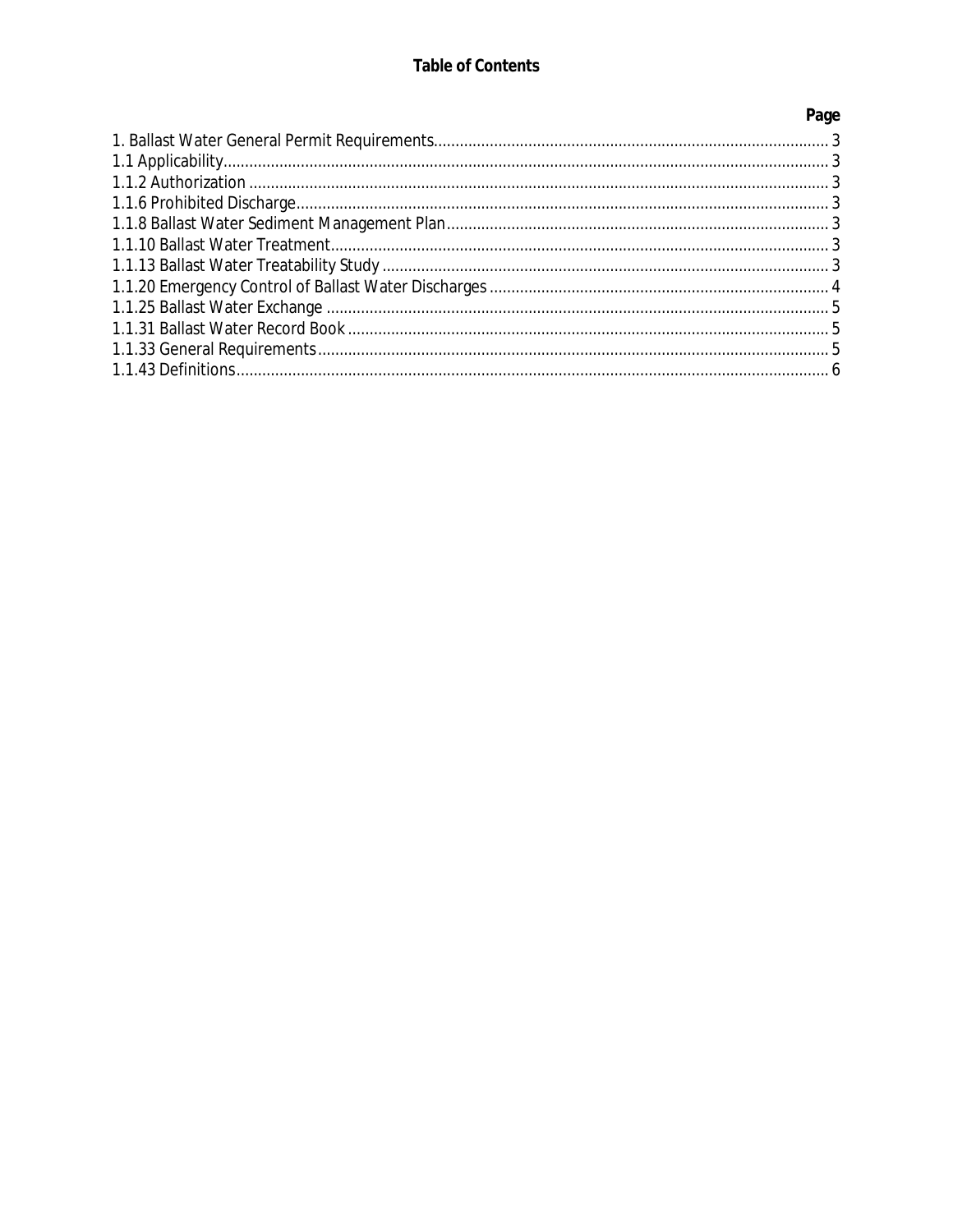#### **1. Ballast Water General Permit Requirements**

| 1.1    | Applicability. [Minn. R. 7001]                                                                                                                                                                                                                                                                                                                                                                                                                                                                                                                                                                                                                                                                                                                                                                                                                                                                                                                                                                                                                                                                                                                                                                                                                                                                                                                                                                                                                                          |
|--------|-------------------------------------------------------------------------------------------------------------------------------------------------------------------------------------------------------------------------------------------------------------------------------------------------------------------------------------------------------------------------------------------------------------------------------------------------------------------------------------------------------------------------------------------------------------------------------------------------------------------------------------------------------------------------------------------------------------------------------------------------------------------------------------------------------------------------------------------------------------------------------------------------------------------------------------------------------------------------------------------------------------------------------------------------------------------------------------------------------------------------------------------------------------------------------------------------------------------------------------------------------------------------------------------------------------------------------------------------------------------------------------------------------------------------------------------------------------------------|
| 1.1.1  | This General Permit (permit) applies to all vessels transiting the Minnesota State waters of Lake Superior<br>required to submit a Notice of Intent to obtain the United States Environmental Protection Agency Vessel General<br>Permit (VGP). [Minn. R. 7001.0210]                                                                                                                                                                                                                                                                                                                                                                                                                                                                                                                                                                                                                                                                                                                                                                                                                                                                                                                                                                                                                                                                                                                                                                                                    |
| 1.1.2  | Authorization. [Minn. R. 7001]                                                                                                                                                                                                                                                                                                                                                                                                                                                                                                                                                                                                                                                                                                                                                                                                                                                                                                                                                                                                                                                                                                                                                                                                                                                                                                                                                                                                                                          |
| 1.1.3  | This permit authorizes, subject to the terms and conditions of this permit, the discharge of ballast water to<br>Minnesota State waters of Lake Superior. [Minn. Stat. ch. 115.03, subd. 1(e)]                                                                                                                                                                                                                                                                                                                                                                                                                                                                                                                                                                                                                                                                                                                                                                                                                                                                                                                                                                                                                                                                                                                                                                                                                                                                          |
| 1.1.4  | This permit authorizes a vessel to discharge only after the owner/operator receives a written Notice of Coverage<br>(NOC) from the Minnesota Pollution Control Agency (MPCA) indicating discharge authorization.<br>[Minn. R. 7001.0030, Minn. Stat. ch. 115.03, Minn. Stat. ch. 115.07]                                                                                                                                                                                                                                                                                                                                                                                                                                                                                                                                                                                                                                                                                                                                                                                                                                                                                                                                                                                                                                                                                                                                                                                |
| 1.1.5  | Permittees shall retain the written NOC, or a duplicate, on board the permitted vessel when transiting<br>Minnesota State waters of Lake Superior. [Minn. Stat. ch. 115.03, subd. 1(e)(7)]                                                                                                                                                                                                                                                                                                                                                                                                                                                                                                                                                                                                                                                                                                                                                                                                                                                                                                                                                                                                                                                                                                                                                                                                                                                                              |
| 1.1.6  | Prohibited Discharges. [Minn. R. 7001]                                                                                                                                                                                                                                                                                                                                                                                                                                                                                                                                                                                                                                                                                                                                                                                                                                                                                                                                                                                                                                                                                                                                                                                                                                                                                                                                                                                                                                  |
| 1.1.7  | This permit prohibits discharges in those portions of Lake Superior north of latitude 47 degrees, 57 minutes,<br>13 seconds, east of Hat Point, south of the Minnesota-Ontario boundary, and west of the Minnesota-Michigan<br>boundary. [Minn. R. 7050.0270, subp. 6, Minn. R. 7050.0335, subp. 3]                                                                                                                                                                                                                                                                                                                                                                                                                                                                                                                                                                                                                                                                                                                                                                                                                                                                                                                                                                                                                                                                                                                                                                     |
| 1.1.8  | Ballast Water and Sediment Management Plan. [Minn. R. 7001]                                                                                                                                                                                                                                                                                                                                                                                                                                                                                                                                                                                                                                                                                                                                                                                                                                                                                                                                                                                                                                                                                                                                                                                                                                                                                                                                                                                                             |
| 1.1.9  | Permittees shall comply with the Ballast Water and Sediment Management Plan (Plan) as approved by the MPCA.<br>Permittees shall translate the Plan into English if the vessel's working language is another language. The Plan shall<br>contain all elements required by Minn. Stat. Sec. 115.1703. If permittees change the actions required to manage<br>ballast water or dispose of sediment or other elements of the Plan, they shall update the Plan and submit the<br>updated Plan to the MPCA for review and approval as provided in the Application to Revise NOC section of the<br>permit. [Minn. Stat. ch. 115.1703]                                                                                                                                                                                                                                                                                                                                                                                                                                                                                                                                                                                                                                                                                                                                                                                                                                          |
| 1.1.10 | Ballast Water Treatment. [Minn. R. 7001]                                                                                                                                                                                                                                                                                                                                                                                                                                                                                                                                                                                                                                                                                                                                                                                                                                                                                                                                                                                                                                                                                                                                                                                                                                                                                                                                                                                                                                |
| 1.1.11 | Nothing in this permit releases permittees from the duty to install ballast water treatment as required by the<br>VGP and to thereafter monitor and maintain such treatment systems as required by the VGP.<br>[Minn. R. 7001.0150, subp. 3(F)]                                                                                                                                                                                                                                                                                                                                                                                                                                                                                                                                                                                                                                                                                                                                                                                                                                                                                                                                                                                                                                                                                                                                                                                                                         |
| 1.1.12 | Permittees shall complete the following for any Lakers built before January 1, 2009, covered by this permit:<br>a. meet the VGP numeric discharge requirements after the first scheduled drydocking of the vessel, unless they<br>can demonstrate that the U.S. Coast Guard (USCG) has not type-approved, under 46 CFR subpart 162.060, any<br>ballast water management system (BWMS) that is commercially available and compatible for their permitted<br>vessel in the year prior to the scheduled drydocking;<br>b. for each scheduled drydocking that a permittee does not plan to install a BWMS, permittees shall submit<br>documentation demonstrating that no BWMS is compatible for the permitted vessel by February 28 of the<br>calendar year prior to the vessel's next scheduled drydocking. The individual who signed the Ballast Water<br>General Permit application form or an individual who meets the criteria in Minn. R. 7001.0060 shall certify this<br>documentation and include the certification required by Minn. R. 7001.0070. In the interim, permittees shall<br>comply with all other portions of this permit as applicable; and<br>c. after permittees install a type-approved BWMS, Lakers shall follow the sampling and analysis requirements and<br>meet numeric discharge requirements contained in the VGP for treated ballast water discharges and the<br>requirements of part b., above, no longer apply. [Minn. Stat. ch. 115.03] |
| 1.1.13 | Ballast Water Treatability Study. [Minn. R. 7001]                                                                                                                                                                                                                                                                                                                                                                                                                                                                                                                                                                                                                                                                                                                                                                                                                                                                                                                                                                                                                                                                                                                                                                                                                                                                                                                                                                                                                       |
| 1.1.14 | Permittees having permit coverage for Lakers built before January 1, 2009 that submit documentation<br>demonstrating that no BWMS is compatible for the permitted vessel shall complete, either individually or in<br>partnership with other permittees, a Great Lakes Ballast Water Treatability Study (Study).                                                                                                                                                                                                                                                                                                                                                                                                                                                                                                                                                                                                                                                                                                                                                                                                                                                                                                                                                                                                                                                                                                                                                        |
|        | The goals of the Study, to include shipboard or non-shipboard technologies, are to:<br>a. identify and investigate weaknesses and gaps in knowledge that lead to uncertainty in the compatibility and/or                                                                                                                                                                                                                                                                                                                                                                                                                                                                                                                                                                                                                                                                                                                                                                                                                                                                                                                                                                                                                                                                                                                                                                                                                                                                |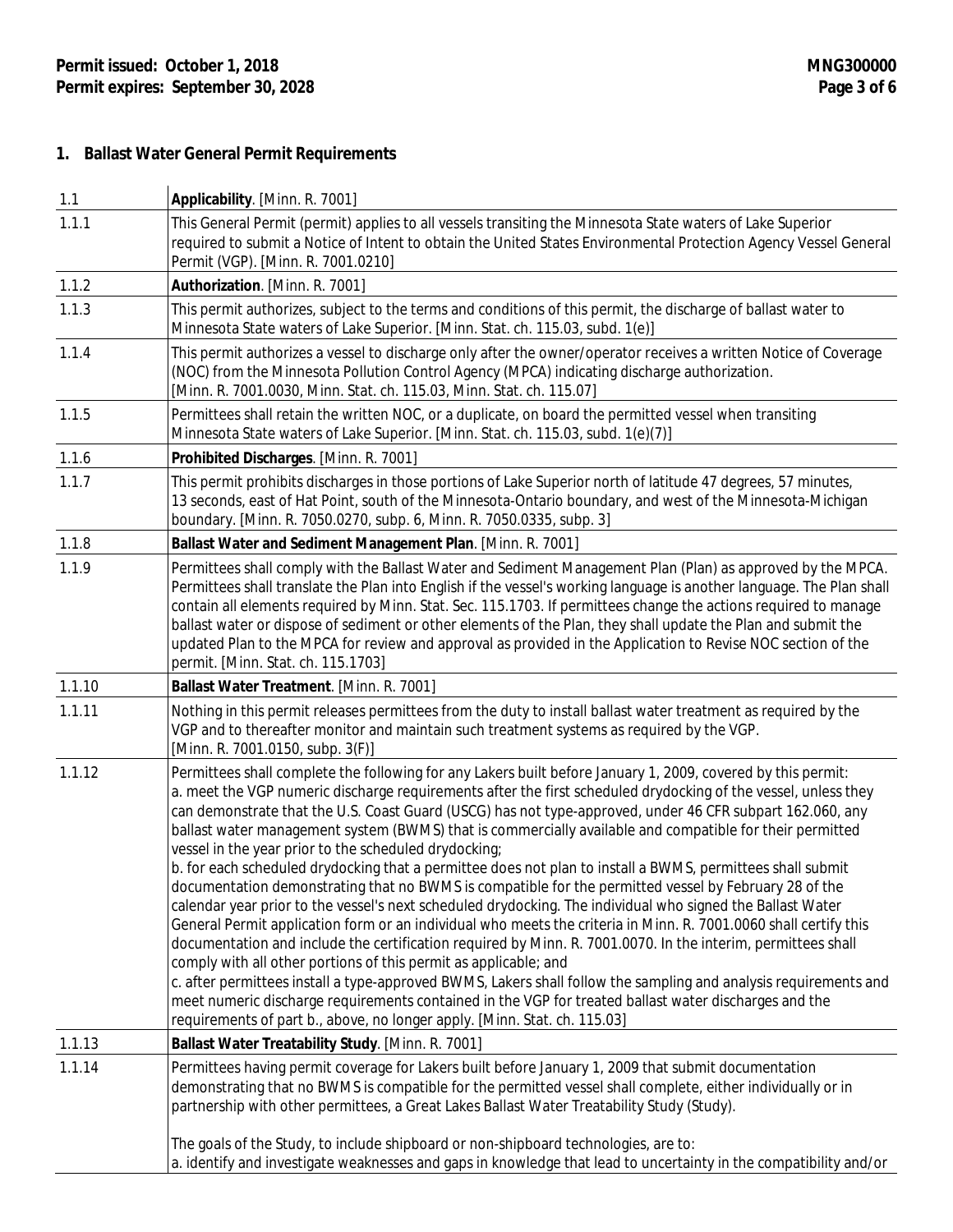|        | effectiveness of the existing type-approved BWMSs;<br>b. describe performance requirements and operating conditions necessary for BWMSs to be effective in Great<br>Lakes waters and compatible with Laker vessels; and<br>c. develop a BWMS for Lakers that can meet the VGP discharge limits and obtain type-approval from the USCG.<br>[Minn. Stat. ch. 115.03, subd. 1(e)(7)]                                                                                                                                                                                                                                                                                                                                                                                                                                                                                    |
|--------|----------------------------------------------------------------------------------------------------------------------------------------------------------------------------------------------------------------------------------------------------------------------------------------------------------------------------------------------------------------------------------------------------------------------------------------------------------------------------------------------------------------------------------------------------------------------------------------------------------------------------------------------------------------------------------------------------------------------------------------------------------------------------------------------------------------------------------------------------------------------|
| 1.1.15 | The Study shall investigate the sources of incompatibility that permittees identify in their documentation<br>demonstrating that no BWMS is compatible. Evaluation of the sources of incompatibility may include, but are not<br>necessarily limited to:<br>a. quantifying potential corrosion to Laker vessels that may result from the addition of active substances used in<br>type-approved BWMSs;<br>b. quantifying potential reductions in filter performance, capacity, and effectiveness due to ballasting in high<br>sediment ports;<br>c. quantifying the effectiveness of type-approved BWMSs when operating in conditions that are common to the<br>Great Lakes such as low temperatures and low salinity; and/or<br>d. the length of hold-time requirements of BWMSs and potential reductions to hold times.<br>[Minn. Stat. ch. 115.03, subd. 1(e)(7)] |
| 1.1.16 | In addition, the Study shall include one or both of the following requirements:<br>a. Permittees shall work with BWMS manufacturers or independently to develop USCG-approved modifications to<br>existing BWMSs or develop and pilot test new BWMSs that are compatible with Great Lakes waters and Laker<br>vessels and are capable of meeting VGP numeric discharge standards; and/or<br>b. Permittees shall work with BWMS manufacturers or independently to pilot test BWMSs to demonstrate the<br>extent of system treatment effectiveness/compatibility with the vessel through actual testing on one or more<br>ballast tanks. [Minn. Stat. ch. 115.03, subd. 1(e)(7)]                                                                                                                                                                                       |
| 1.1.17 | Within 180 days after permit issuance, permittees (individually or in partnership) shall submit a work plan for<br>MPCA review that identifies methods and timelines to complete the Study and achieve the ultimate goal of<br>meeting the VGP numeric discharge standards. Permittees shall initiate the work plan for the Study 30 days after<br>submittal, unless MPCA requires they modify the work plan. If MPCA requires modifications to the work plan,<br>permittees shall implement the revised work plan that addresses MPCA requirements, within 30 days after<br>resubmittal of the revised work plan. [Minn. Stat. ch. 115.03, subd. 1(e)(7)]                                                                                                                                                                                                           |
| 1.1.18 | After submitting the work plan, permittees shall submit annual updates by February 28 (individually or in<br>partnership) to MPCA on the progress of the Study toward meeting the goals identified above.<br>[Minn. Stat. ch. 115.03, subd. 1(e)(7)]                                                                                                                                                                                                                                                                                                                                                                                                                                                                                                                                                                                                                 |
| 1.1.19 | If in the course of performing the Study, a BWMS that is compatible with a Laker vessel is type approved and<br>permittees commit to installing the BWMS on the vessel at the next scheduled drydocking, they may submit a<br>request to the MPCA to cease additional work on the Study. [Minn. Stat. ch. 115.03, subd. 1(e)(7)]                                                                                                                                                                                                                                                                                                                                                                                                                                                                                                                                     |
| 1.1.20 | Emergency Control of Ballast Water Discharges. [Minn. R. 7001]                                                                                                                                                                                                                                                                                                                                                                                                                                                                                                                                                                                                                                                                                                                                                                                                       |
| 1.1.21 | The MPCA, in coordination with the Minnesota Department of Natural Resources (DNR), may prohibit discharges,<br>require discharges occur in a particular area or require emergency treatment of any "high risk" ballast water<br>permittees propose to discharge in Minnesota waters.                                                                                                                                                                                                                                                                                                                                                                                                                                                                                                                                                                                |
|        | A "high risk" ballast water is one that the MPCA determines, in consultation with the DNR, poses an imminent and<br>substantial danger to the health and welfare of the people of the state related to the introduction of a nonnative<br>species into Minnesota waters.                                                                                                                                                                                                                                                                                                                                                                                                                                                                                                                                                                                             |
|        | Nothing in this section relieves the vessel owner or operator of the responsibility for ensuring the vessel's safety<br>and stability or the safety of the crew and passengers. [Minn. Stat. ch. 115.1701, subd. 9, Minn. Stat. ch. 116.11]                                                                                                                                                                                                                                                                                                                                                                                                                                                                                                                                                                                                                          |
| 1.1.22 | As an alternative to discharging high risk ballast water, the MPCA may authorize the use of BWMS identified as<br>promising technology by EPA, USCG, neighboring states or a U.S. ballast water testing research facility.<br>[Minn. Stat. ch. 115.1701, subd. 9, Minn. Stat. ch. 116.11]                                                                                                                                                                                                                                                                                                                                                                                                                                                                                                                                                                            |
| 1.1.23 | If the MPCA, in coordination with the DNR, determine that there is a high risk ballast water source port, the<br>MPCA will contact permittees known to uptake ballast in that port to establish alternatives to standard                                                                                                                                                                                                                                                                                                                                                                                                                                                                                                                                                                                                                                             |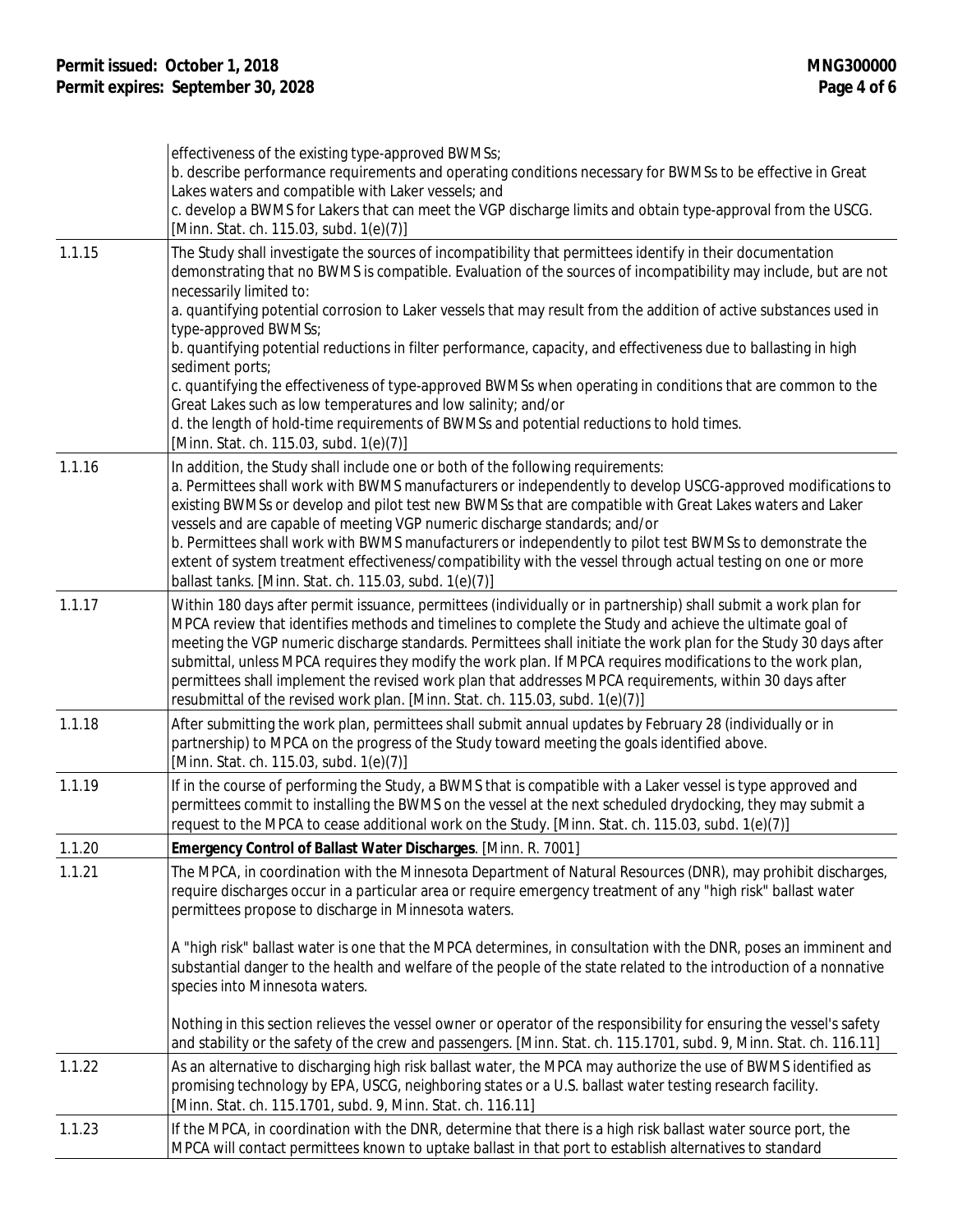|        | ballasting/de-ballasting procedures to minimize the risk to Minnesota waters.<br>[Minn. Stat. ch. 115.1701, subd. 9, Minn. Stat. ch. 116.11]                                                                                                                                                                                                                                                                                                                                                                                                                                                                                   |
|--------|--------------------------------------------------------------------------------------------------------------------------------------------------------------------------------------------------------------------------------------------------------------------------------------------------------------------------------------------------------------------------------------------------------------------------------------------------------------------------------------------------------------------------------------------------------------------------------------------------------------------------------|
| 1.1.24 | If the MPCA, in coordination with the DNR, determine that there is a potential for the presence of "high risk"<br>ballast water on board a vessel, the MPCA may require the vessel owner or operator to submit to the MPCA<br>(ballastwater@state.mn.us) the current Ballast Water Reporting Form. Reporting shall be as soon as possible after<br>notification by the MPCA and shall be prior to the vessel's arrival in Minnesota state waters of Lake Superior.<br>[Minn. Stat. ch. 115.1701, subd. 9, Minn. Stat. ch. 116.11]                                                                                              |
| 1.1.25 | Ballast Water Exchange. [Minn. R. 7001]                                                                                                                                                                                                                                                                                                                                                                                                                                                                                                                                                                                        |
| 1.1.26 | The operator of any vessel covered under the VGP whose voyage originates outside the exclusive economic zone<br>(EEZ) and enters Minnesota waters shall not discharge ballast unless they meet the following conditions: the<br>vessel conducted ballast water exchange or flushing beyond the EEZ, at least 200 nautical miles from any shore,<br>and in water at least 2,000 meters in depth, while in oceanic waters, resulting in a salinity level of at least 30 parts<br>per thousand (ppt) prior to the time the vessel enters Minnesota waters. [Minn. Stat. ch. 115.03, subd. 1(e)]                                   |
| 1.1.27 | All vessels entering Minnesota waters from outside the EEZ shall maintain the ability to measure salinity levels in<br>each tank onboard the vessel to ensure that the levels reach salinities of at least 30 parts per thousand prior to<br>discharge in Minnesota Waters. This requirement applies regardless of whether the vessel has an operational<br>BWMS. This requirement is in addition to treatment required under the VGP. [Minn. Stat. ch. 115.03, subd. 1(e)]                                                                                                                                                    |
| 1.1.28 | For vessels entering the Great Lakes from outside the EEZ and carrying only residual amounts of ballast water<br>and/or sediment, the flushing requirements are equivalent to those set forth in the July 1, 2012, edition of the St.<br>Lawrence Seaway regulations, 33 CFR Sec. 401.30(f). [Minn. Stat. ch. 115.03, subd. 1(e)]                                                                                                                                                                                                                                                                                              |
| 1.1.29 | This permit section does not apply to:<br>a. vessels that have no ballast tanks;<br>b. vessels that carry only permanent ballast water all of which is in sealed tanks that are not subject to discharge;<br>and/or<br>c. vessels where the master determines that compliance with this condition would threaten the safety or stability<br>of the vessel, its crew, or its passengers because of adverse weather, equipment failure, or any other relevant<br>condition. [Minn. Stat. ch. 115.03, subd. 1(e)]                                                                                                                 |
| 1.1.30 | If a vessel cannot conduct ballast water exchange or flushing due to serious safety concerns as specified above,<br>the operator of such vessel shall inform the MPCA and DNR prior to discharging ballast in state waters to allow a<br>determination of whether the discharge of the ballast presents a "high risk" as defined in this permit. Permittees<br>shall not discharge ballast that does not meet the conditions in this section if the MPCA and DNR determine that<br>the ballast is "high risk" and that additional treatment is necessary to protect aquatic resources.<br>[Minn. Stat. ch. 115.03, subd. 1(e)] |
| 1.1.31 | Ballast Water Record Book . [Minn. R. 7001]                                                                                                                                                                                                                                                                                                                                                                                                                                                                                                                                                                                    |
| 1.1.32 | Permittees shall maintain a ballast water record book meeting all the requirements of Minn. Stat. Sec. 115.1705.<br>If permittees use electronic record keeping methods, those methods shall comply with applicable standards of the<br>state and the National Institute of Standards and Technology governing reliability, integrity, identity<br>authentication, and nonrepudiation of stored electronic data. [Minn. Stat. ch. 115.1705]                                                                                                                                                                                    |
| 1.1.33 | General Requirements. [Minn. R. 7001]                                                                                                                                                                                                                                                                                                                                                                                                                                                                                                                                                                                          |
| 1.1.34 | General Conditions. This permit incorporates the general conditions required by Minn. R. 7001.0150 and<br>Minn. R. 7050.0210 and the permittee is subject to them. [Minn. R. 7001.0150, Minn. R. 7050.0210]                                                                                                                                                                                                                                                                                                                                                                                                                    |
| 1.1.35 | Severability. The provisions of this permit are severable and, if any provisions of this permit or the application of<br>any provision of this permit to any circumstance are held invalid, the application of such provision to other<br>circumstances and the remainder of this permit shall not be affected thereby. [Minn. R. 7001.0150, subp.(3)]                                                                                                                                                                                                                                                                         |
| 1.1.36 | Confidential Information. Except for data determined to be confidential according to Minn. Stat. Sec. 116.075,<br>subd. 2, all reports required by this permit shall be available for public inspection. Effluent data is not confidential.<br>To request the MPCA maintain data as confidential, the permittee shall follow Minn. R. 7000.1300.<br>[Minn. R. 7000.1300, Minn. Stat. ch. 116.075]                                                                                                                                                                                                                              |
| 1.1.37 | Annual Report Submittals. If required in the Ballast Water Treatment section of the permit, permittees shall<br>submit an annual report to: MPCA, Attn: WQ Submittals Center, 520 Lafayette Road North, St Paul Minnesota                                                                                                                                                                                                                                                                                                                                                                                                      |